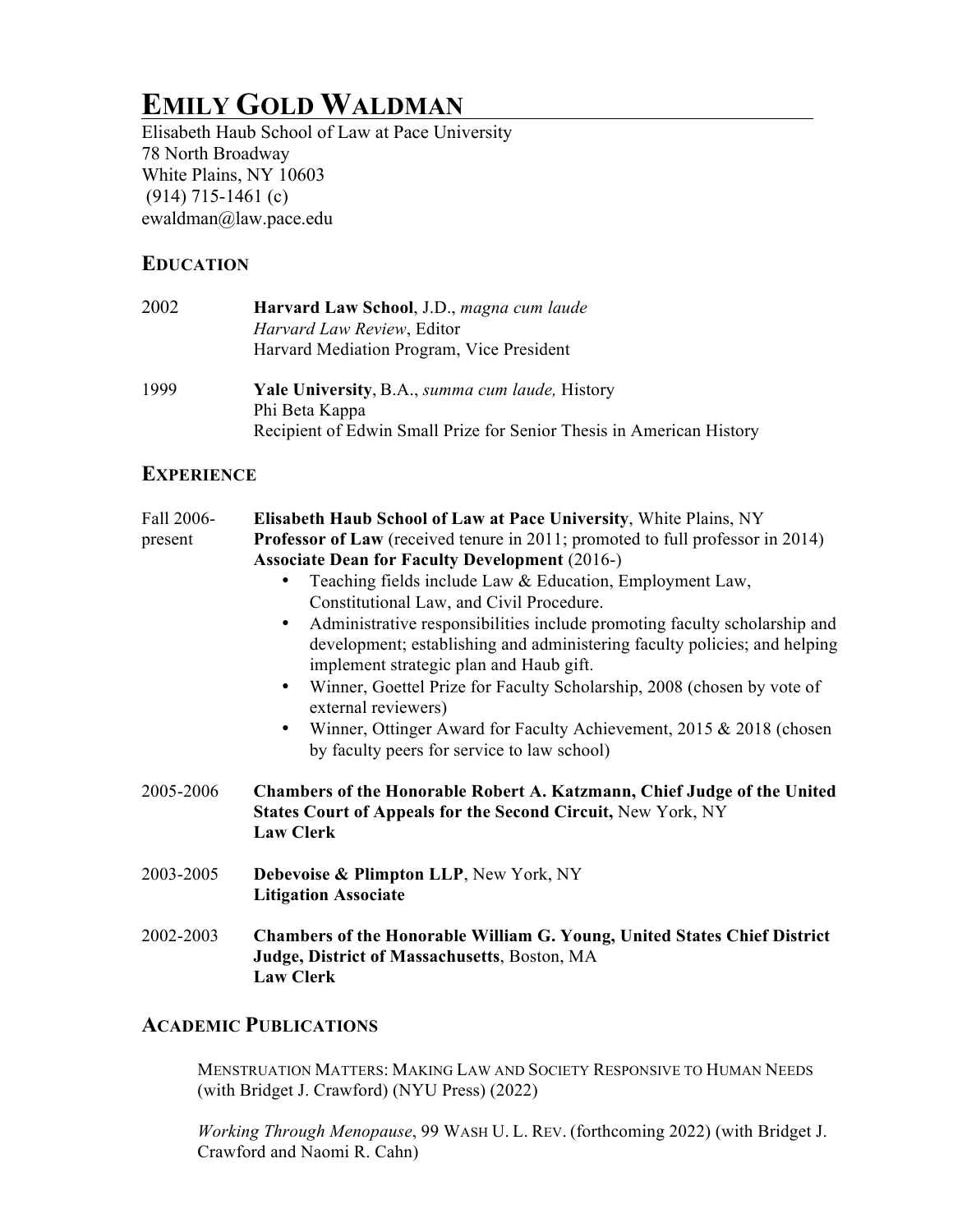*Contextualizing Menopause in the Law*, 43 HARV. J.L. & GENDER (forthcoming 2022) (with Bridget J. Crawford and Naomi R. Cahn)

*Managing and Monitoring the Menopausal Body*, 2022 U. CHI. L. FORUM (forthcoming 2022) (with Naomi R. Cahn and Bridget J. Crawford)

*Compared To What? Menstruation, Pregnancy, and the Complexities of Comparison*, 41 COLUM. J. GENDER & L. 218 (2021)

*Period Poverty in a Pandemic: Harnessing Law to Achieve Menstrual Equity*, 98 WASH U. L. REV. 1569 (2021) (with Bridget J. Crawford)

School *Jurisdiction Over Online Speech*, OXFORD HANDBOOK OF UNITED STATES K-12 EDUCATION LAW (2021) (book chapter)

*Title IX and Menstruation*, 43 HARV. J.L. & GENDER 225 (2020) (with Margaret E. Johnson & Bridget J. Crawford)

*Ministerial Magic: Tax-Free Housing and Religious Employers*, 21 U. PA. J. CONST. L. ONLINE 101 (2019) (with Bridget J. Crawford)

*The Ground on Which We All Stand: A Conversation About Menstrual Equity Law and Activism*, 26 MICH. J. GENDER & LAW 341 (2019) (with Bridget J. Crawford, Margaret E. Johnson, Marcy L. Karin, & Laura Strausfeld)

*Inclusion Riders and Diversity Mandates*, 7 BELMONT L. REV. (2019) (symposium issue)

*The Unconstitutional Tampon Tax*, 53 U. RICH. L. REV. 439 (2019) (with Bridget J. Crawford)

*The Preferred Preferences in Employment Discrimination Law*, 97 N.C. L. REV. 91 (2018)

*Show and Tell?: Students' Personal Lives, Schools, and Parents,* 47 CONN. L. REV. 699 (2015)

*University Imprimaturs on Student Speech: The Certification Cases*, 11 FIRST. AM. L. REV. 382 (2013) (symposium issue)

*No Jokes About Dope:* Morse v. Frederick's *Educational Rationale*, 82 UMKC L. REV. 685 (2013) (symposium issue)

*Badmouthing Authority: Hostile Speech About School Officials and the Limits of School Restrictions*, 19 WILLIAM & MARY BILL RTS. J. 592 (2011), reprinted in THE FIRST AMENDMENT LAW HANDBOOK, 2011-12 (Rodney A. Smolla, ed., Thomas/West 2011)

*Regulating Student Speech: Suppression versus Punishment*, 85 INDIANA L.J. 1113 (2010)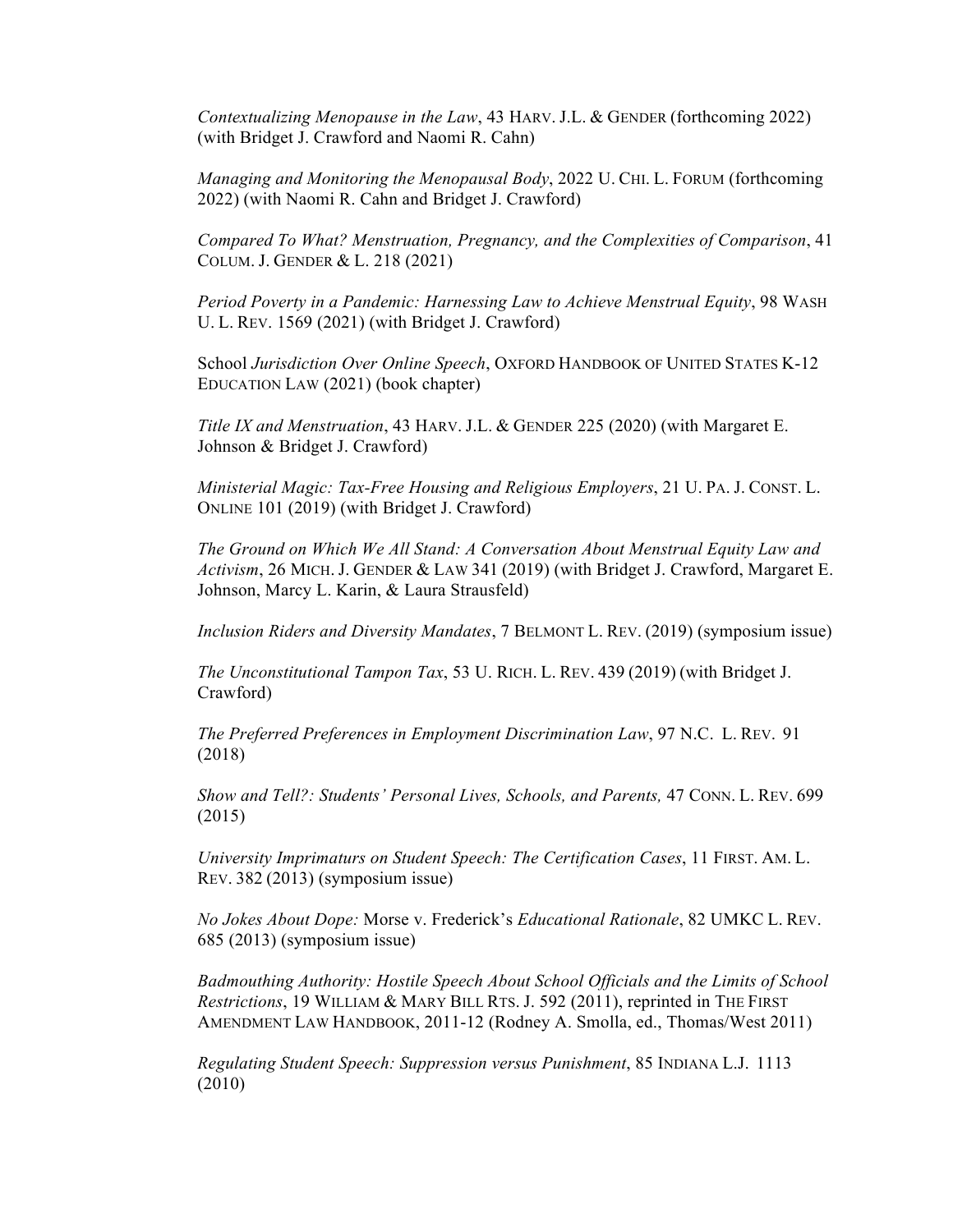*A Post*-Morse *Framework for Students' Potentially Hurtful Speech (Religious and Otherwise),* 37 J. LAW & EDU. 463 (2008); reprinted in THE FIRST AMENDMENT LAW HANDBOOK 2009-2010 (Rodney A. Smolla, ed., Thomas/West 2009)

*Returning to* Hazelwood's *Core: A New Approach to Restrictions on School-Sponsored Speech*, 60 FLORIDA L. REV. 63 (2008) (winner of 2008 Goettel Prize for Faculty Scholarship); reprinted in THE FIRST AMENDMENT LAW HANDBOOK 2008-2009 (Rodney A. Smolla, ed., Thomas/West 2008)

*Fulfilling* Lucy's *Legacy: Recognizing Implicit Good-Faith Obligations Within Explicit Job Obligations*, 28 PACE L.R. 429 (2008) (symposium issue)

*The Case of the Male OB-GYN: A Proposal for Expansion of the Privacy BFOQ in the Healthcare Context*, 6 U. PA. J. LAB. & EMP. L. 357 (2004)

*The Supreme Court, 2000 Term—Leading Cases*, Good News Club v. Milford Central School*, 121 S. Ct. 2093 (2001)*, 115 HARV. L. REV. 396 (2001)

*Recent Case*, United States v. Hayes, *227 F.3d 578 (6th Cir. 2000)*, 114 HARV. L. REV. 2194 (2001)

#### **OTHER WRITING**

Faculty Co-Author of Brief entitled "Brief of First Amendment and Education Law Scholars as *Amicus Curiae* Supporting Petitioner," *Mahanoy Area School District v. B.L.*  (March 2021)

*Tampons and Pads Should be Allowed at the Bar Exam*, op-ed (with Bridget J. Crawford), *New York Law Journal* (July 22, 2020)

Author of two casebook chapters (entitled "Students' Freedom of Expression" and "Creation and Control of the Curriculum") in *Education Law: Equality, Fairness, and Reform* (Aspen 3d. Edition 2020) (edited by Derek Brown)

*School Speech Controversies in Today's Climate*, in EIGHTEENTH ANNUAL SCHOOL LAW INSTITUTE (Practising Law Institute 2018)

*Students' Fourth Amendment Rights in Schools: Strip Searches, Drug Tests, and More* in TENTH ANNUAL SCHOOL LAW INSTITUTE*,* 87-96 (Practising Law Institute 2010) (reprinted in substantially similar form at 26 TOURO L. REV. 1131 (2011))

*Student Speech Rights: The State of the Law Post-Morse v. Frederick, in EIGHTH ANNUAL* SCHOOL LAW INSTITUTE*,* 107-118 (Practising Law Institute 2008)

*The Attorney-Client Privilege and Internal Investigations: Privilege Issues in Structuring an Investigation and Interviewing Witnesses*, in STAYING OUT OF TROUBLE: WHAT EVERY ATTORNEY MUST KNOW ABOUT ETHICS 2004, 409-425 (Practising Law Institute 2004) (with Mary Beth Hogan)

#### **PRESENTATIONS AND MEDIA APPEARANCES**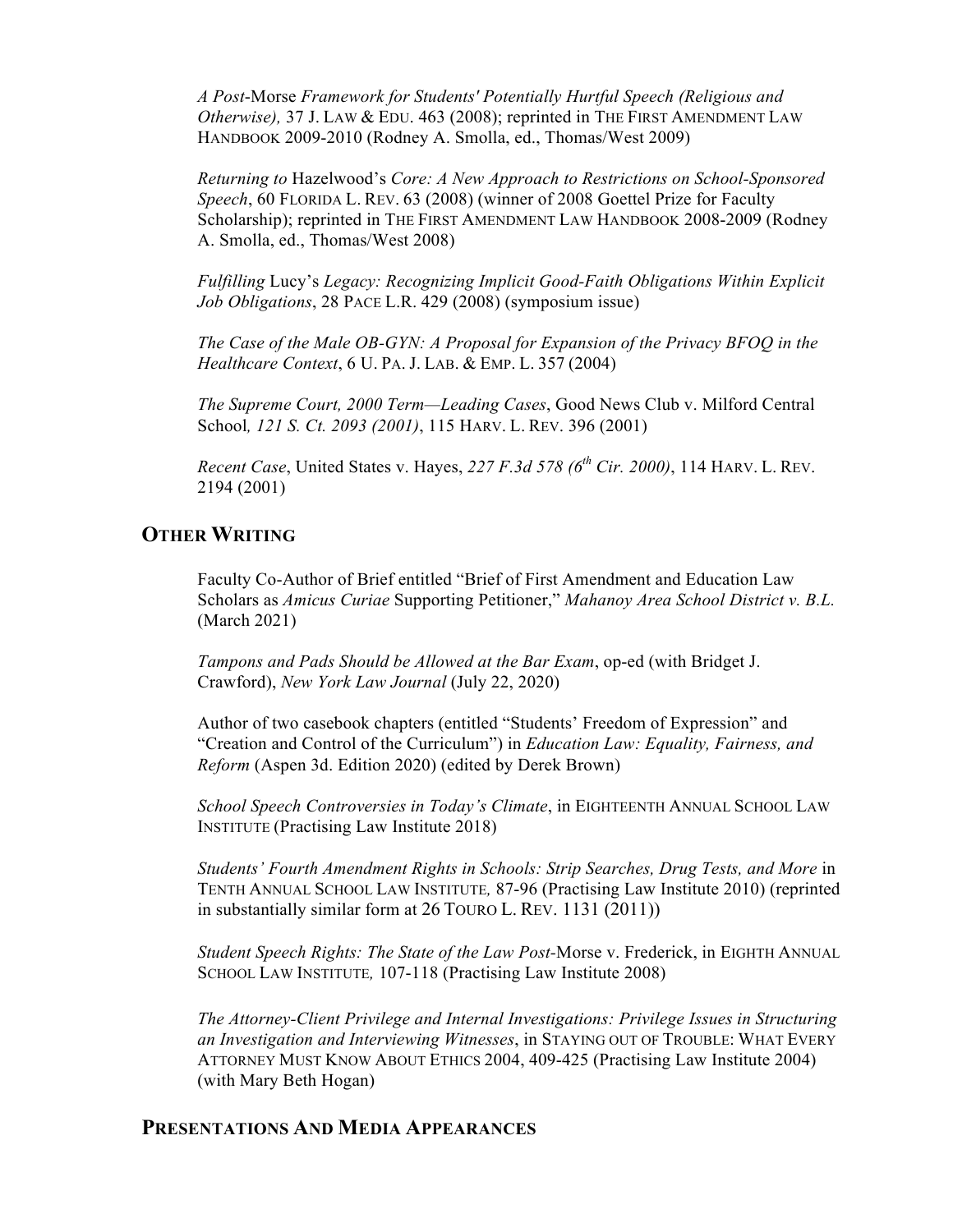*Menstruation Matters* Book Talk, Yale Alumni Nonprofit Alliance (June 28, 2022)

*Menstrual Health and Hygiene. Beginning and Ending with Dignity. Period*.*,* Centers for Disease Control and Prevention (CDC) Women's Health Research and Practice Series (May 11, 2022)

*The* Dobbs *Leak and Likely Overruling of* Roe v. Wade, News 12 (May 3, 2022 and May 4, 2022)

*Menstrual Justice*, William & Mary Law School Center for Racial and Social Justice program (March 31, 2022)

*Latest on Abortion Wars and Supreme Court*, Lindsey Reiser Reports, MSNBC (December 5, 2021)

*Managing and Monitoring the Menopausal Body*, The University of Chicago Legal Forum Symposium, "The Body," University of Chicago Law School, Chicago, IL (November 5, 2021) (with Bridget Crawford and Naomi Cahn)

*Inverting Shame to Achieve Policy Change: Examples from Social Media Campaigns in the United States*, Menstruation in the Media Conference: Digital Day, Menstruation Research Network and University of Sheffield (October 21, 2021) (with Bridget Crawford)

*Working Through Menopause*, Sixteenth Annual Colloquium on Scholarship in Labor and Employment Law, Vanderbilt Law School, Nashville, TN (October 15, 2021)

*Discussion of SB-8 (Texas abortion restriction)*, Zerlina Maxwell Show, NBC Peacock (October 7, 2021)

*Making Menstruation Matter in Law*, Menstruation Research Slam, Society for Menstrual Cycle Research Online Conference (August 5, 2021) (with Bridget Crawford)

*Menstruation, Law & Society: Obstacles and Opportunities for Reform*, Law and Society Association Annual Meeting (May 28, 2021)

Teacher Webinar, *Mahanoy Area School District v. B.L.* (co-hosted by the Cato Institute and iCivics (June 10, 2021)

*Mahanoy Area School District v. B.L. discussion*, New York State Bar Association Committee on Media Law (May 28, 2021)

*Regulating Off-Campus Speech in the Digital Age*, Westchester Women's Bar Association (May 18, 2021)

Faculty Co-Convener, Columbia Journal of Gender & Law Symposium, "Are You There, Law? It's Me, Menstruation," Columbia Law School, New York, NY (April 9-10, 2021)

- Presenter, *Menstruation and Employment* panel
- Moderator, *Courts and Constitutionality* panel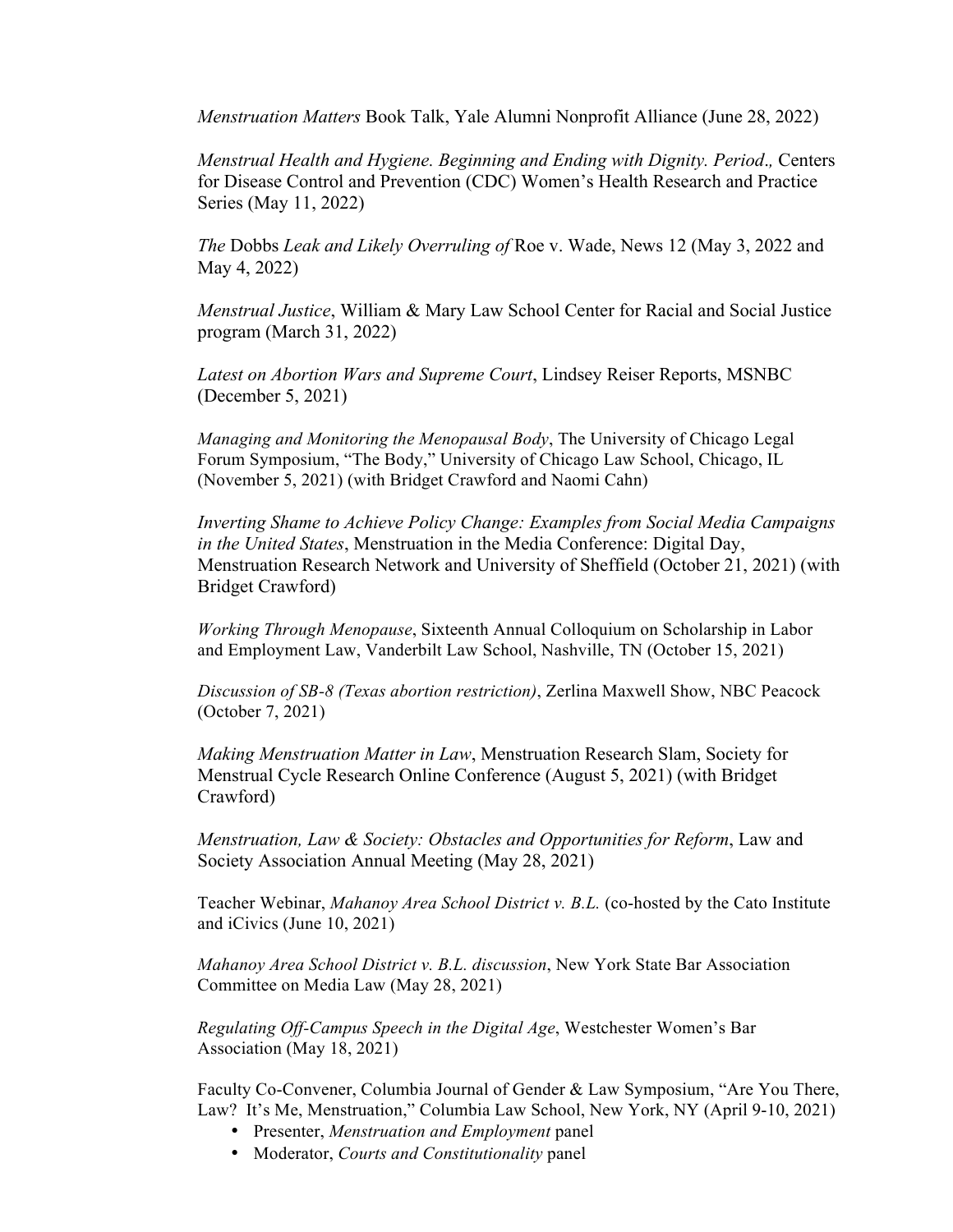Episode 3: *Mahanoy Area School District v. B.L.*, "As a Matter of Law" podcast by *University of Richmond Law Review*, available at https://soundcloud.com/richmond-lawreview (April 2021)

*Mahanoy Area School District v. B.L. discussion*, Harvard Law School-sponsored Initiative for a Representative First Amendment (March 26, 2021)

*The Unconstitutional Tampon Tax: Gender Discrimination in Tax Policy,* NYU Tax Law Association (November 11, 2020) (with Bridget Crawford)

*Is* Tinker *Still Good Law*? Virginia Law Review Online Symposium, "Speech Inside the Schoolhouse Gates: Fifty Years After Tinker v. Des Moines," University of Virginia Law School, Charlottesville, VA (January 24, 2020)

*Compelled Pronouns*? Fourteenth Annual Colloquium on Scholarship in Labor and Employment Law, William S. Boyd School of Law at University of Nevada-Las Vegas, Las Vegas, NV (October 11, 2019)

The *Equal Protection Clause and Disparate Impact*, Law to Fact Podcast, available at https://lawtofact.buzzsprout.com/138309/1027580-the-equal-protection-clause-anddisparate-impact (April 16, 2019)

*The Equal Protection Clause and Suspect Classes*, Law to Fact Podcast, available at https://lawtofact.buzzsprout.com/138309/1027581-the-equal-protection-clause-andsuspect-classes (April 9, 2019)

*The Unconstitutional Tampon Tax*, Sarah Lawrence 21<sup>st</sup> Annual Women's History Conference, Sarah Lawrence College, Bronxville, NY (March 2, 2019)

*The Unconstitutionality of Tampon Taxes*, Ipse Dixit Podcast, available at https://shows.pippa.io/ipse-dixit/episodes/bridget-crawford-emily-gold-waldman-on-theunconstitutionali (November 26, 2018) (with Bridget Crawford)

*Inclusion Riders and Diversity Mandates*, Belmont Law Review Symposium on the Modern Workplace: Contemporary Issues in Labor and Employment Law, Belmont Law School, Nashville, TN (October 5, 2018)

*Supreme Court Analysis: The New Docket*, Richard French Live (October 1, 2018)

*The Preferred Preferences in Employment Discrimination Law*, Thirteenth Annual Colloquium on Scholarship in Labor and Employment Law, University of South Carolina Law School, Columbia, SC (September 28, 2018)

*School Speech Controversies in Today's Climate*, Eighteenth Annual School Law Institute, Practising Law Institute, New York, NY (June 7, 2018).

*Supreme Court Analysis: The Kavanaugh Nomination*, Richard French Live (September 26, 2018)

*Supreme Court Analysis: The Kavanaugh Nomination*, Richard French Live (July 11, 2018)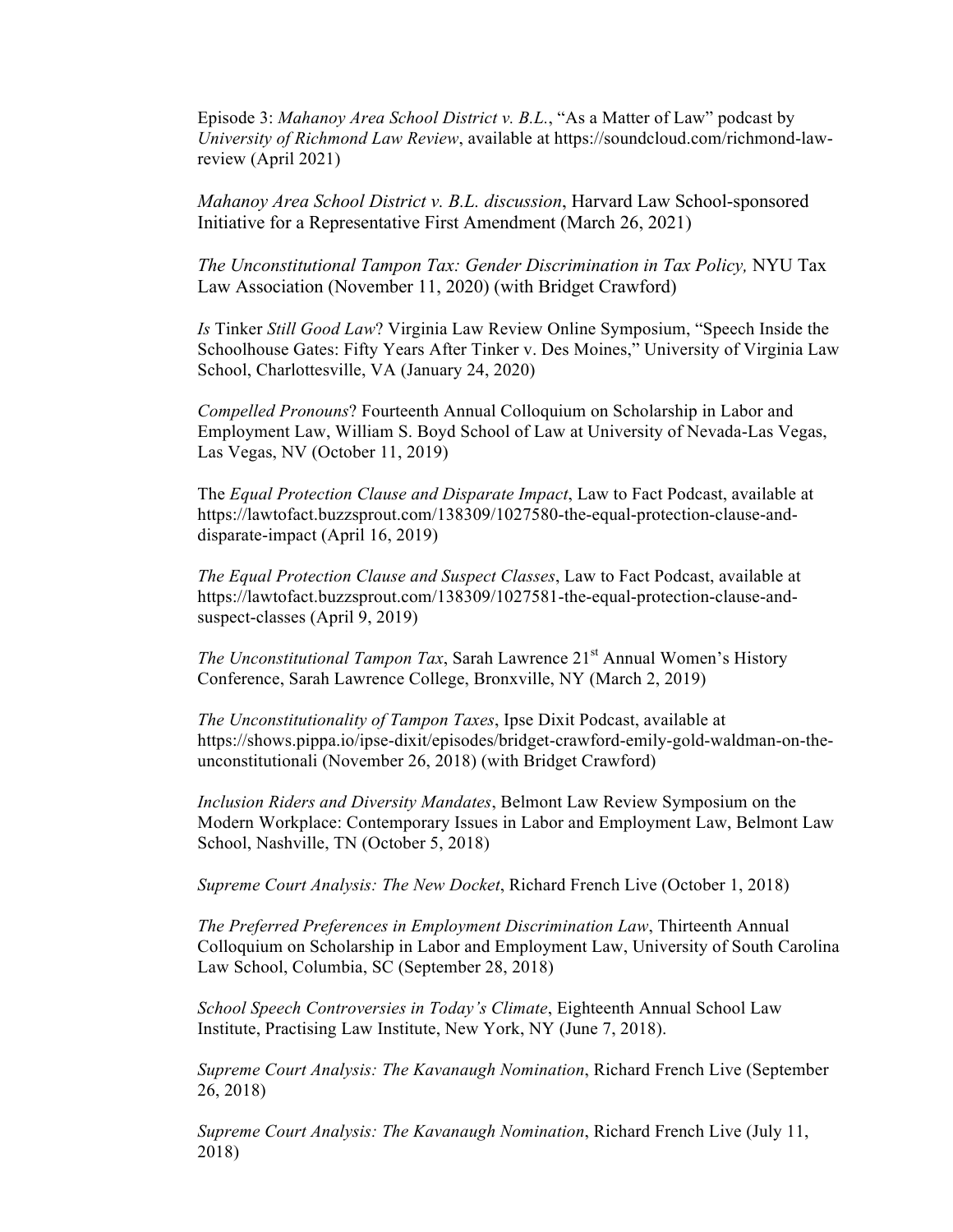*Supreme Court Analysis: Lead-Up to Announcement of New Nomination*, MSNBC (Velshi & Rule) (July 9, 2018)

*Supreme Court Analysis: Potential Nominees for Justice Kennedy's Seat*, Richard French Live (July 9, 2018)

*Supreme Court Analysis: Potential Nominees for Justice Kennedy's Seat*, Richard French Live (July 9, 2018)

*Supreme Court Analysis: Justice Kennedy's Retirement*, Richard French Live (June 27, 2018)

*Supreme Court Analysis: Justice Kennedy's Retirement*, News 12 Westchester (June 27, 2018)

*Legal Roundtable*, Richard French Live (June 6, 2018)

*Supreme Court Analysis: Major Decisions and Possible Justice Kennedy* Retirement, Richard French Live (May 16, 2018)

*The Commerce Clause*, Law to Fact Podcast, available at https://lawtofact.buzzsprout.com/138309/660860-the-commerce-clause

*Judging Statutes: Interpreting Congress' Laws Under the Constitution*, A Conversation with the Honorable Robert A. Katzmann, Chief Judge, United States Court of Appeals for the Second Circuit, Seventh Annual Constitution Day Celebration (organized by the Constitutional Sources Project), New York, NY (September 15, 2016)

*Introduction to Due Process and Equal Protection* (with the Honorable Elizabeth Stong, United States Bankruptcy Judge, Eastern District of New York), Summer Teachers Institute on Civic Education, New York, NY (July 5, 2016)

*Show and Tell? Students' Personal Lives, Schools, and Parents*, American Association of Law Schools Annual Meeting, Section on Defamation and Privacy (selected from competitive Call for Papers), New York, NY (January 4, 2014)

*University Imprimaturs on Student Speech*, Hofstra Law School Faculty Colloquium, Hempstead, NY (January 28, 2013).

*Hazelwood and Higher Education*, Symposium: One Generation Under Hazelwood: The 25-Year Retrospective on Student First Amendment Rights, University of North Carolina School of Law, Chapel Hill, NC (November 9, 2012)

*Morse v. Frederick's Educational Rationale*, Symposium: Gathering at the Schoolhouse Gate—40 Years of Landmark School Speech Cases, University of Missouri-Kansas City Law School, Kansas City, MO (September 21, 2012).

Moderator and Program Organizer, *Taking Stock at Title IX's 40th Anniversary*, American Association of Law Schools Annual Meeting, Joint Program of Sections on Education Law and Sports Law, Washington, DC (January 5, 2012).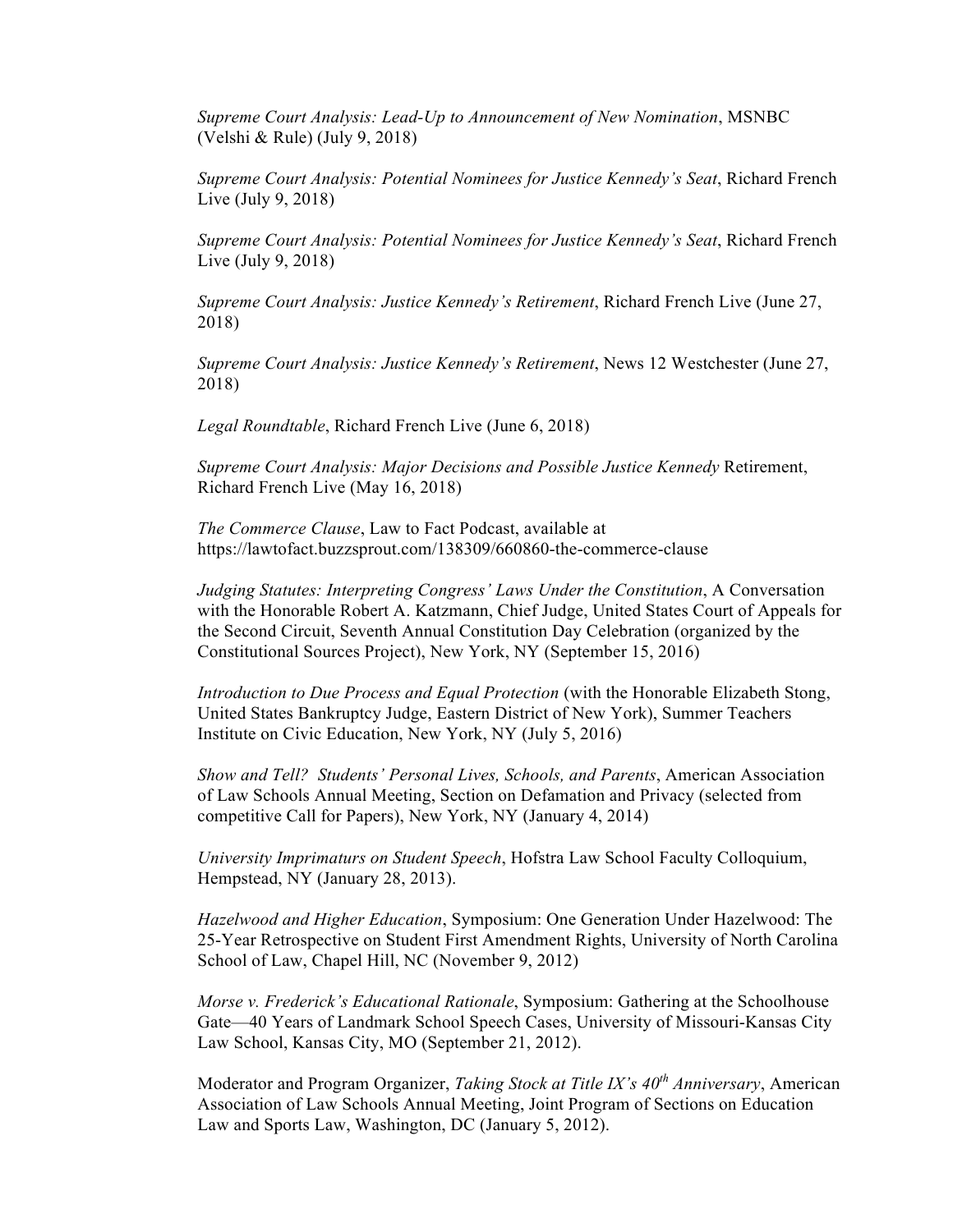Keynote Speaker, *When Words Become Weapons: Educational Perspectives and Legal Parameters*, Summer Institute Co-Sponsored by Pace Law School and Pace School of Education, White Plains, NY (July 12, 2011).

*Employment Law Implications of Student-on-Teacher Harassment*, Fifth Annual Labor & Employment Law Colloquium, Washington University Law School and St. Louis University Law Schools, St. Louis, MO (September 24, 2010).

Invited Speaker, Westchester County Board of Legislators Meeting about proposed cyber-bullying law, White Plains, NY (August 9, 2010).

*Students' Fourth Amendment Rights in Schools: Strip Searches, Drug Tests, and More*, Tenth Annual School Law Institute, Practising Law Institute, New York, NY (May 5, 2010).

*Regulating Student Speech: Suppression versus Punishment*, New York Junior Scholars Workshop at Fordham Law School, New York, NY (February 27, 2009).

*Student Speech Rights: The State of the Law Post-*Morse v. Frederick, Eighth Annual School Law Institute, Practising Law Institute. New York, NY (May 19, 2008).

*Unresolved Questions Regarding Students' Potentially Hurtful Speech*, Education & the Law Committee, New York City Bar Association. New York, NY (February 25, 2008).

*Lessons from* Morse v. Frederick: *Implications for Students' Religious Speech*, American Association of Law Schools Annual Meeting, Section on Education Law, New York, NY (January 4, 2008).

*Fulfilling* Lucy's *Legacy: Recognizing Implicit Good-Faith Obligations Within Explicit Job Obligations*, Pace Law School Symposium on "The Enduring Legacy of *Wood v. Lucy, Lady Duff-Gordon*," White Plains, NY (November 9, 2007).

#### **LAW SCHOOL AND UNIVERSITY SERVICE**

Associate Dean of Faculty Development and Research (2016-present)

Faculty Director, Federal Judicial Honors Program (2007-present)

Chair, Law School Self-Study Process for American Bar Association Re-Accreditation (2021-22)

Faculty Co-Chair, University Search Committee for Vice President of Human Resources (Spring 2022)

Chair, Law School Search Committee for Assistant Dean for External Affairs (Spring 2021)

Chair, Strategic Planning Committee (2014-15); Curriculum Committee, (2013-14)

Member, Administration & Budget Committee (2016-present) (ex officio), Appointments Committee (2016-present) (ex officio), Admissions Committee (2016-present) (ex